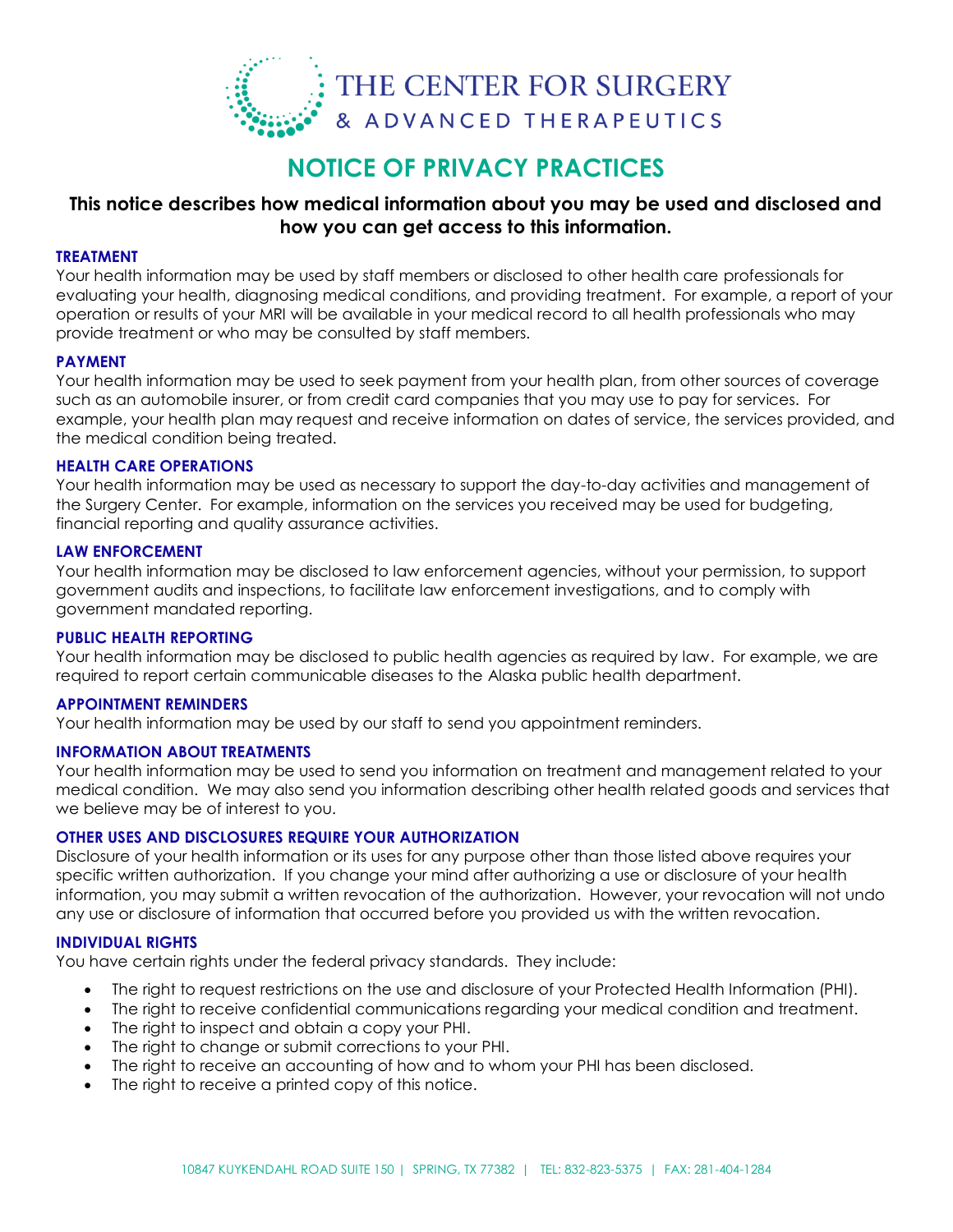

### **CENTER DUTIES**

We are required by law to maintain the privacy of your PHI and to provide you with this notice of privacy practices. We are also required to follow the privacy policies and practices that are described in this notice. We reserve the right to change a privacy practice and have that change apply to all health information it maintains. This revised notice is effective on 12/2/2021. We may change our policies and this notice at any time and have those revised policies apply to all the protected health information we maintain. If or when we change our notice, we will post the new notice in the office and our website where it can be seen.

# **NOTICE OF ELECTRONIC DISCLOSURE OF PROTECTED HEALTH INFORMATION IN ACCORDANCE WITH TEXAS HB 300**

Please be advised that this office maintains our patients' protected health information (PHI) inelectronic form ("Electronic Health Records"). All electronic health records maintained by this office, including your PHI, are subject to electronic disclosure.

This office cares about the privacy of your Protected Health Information (PHI).If we obtain orcreate information about your health, we are required by law to protect the privacy of your information. PHI may include information that relates to:

- Your past, present, or future physical or mental health or condition;
- Healthcare provided to you; and
- Past, present, or future payment for your healthcare.

Under applicable federal and Texas state law, we are required under certain circumstances to obtain a separate authorization from you for each electronic disclosure of your protected health information. This authorization may be made in written or electronic form or orally if documented in writing by our office. The authorization for electronic disclosure of protected health information is not required for disclosures related to treatment, payment, health care operations, performing certain insurance functions, or as may be otherwise authorized by law. (Tex. Health & Safety Code §§ 181.154(b),(c), § 241.153; 45 C.F.R. §§ 164.502(a)(1); 164.506, and 164.5080).

For a complete list of reasons that this office is allowed by law to share your PHI, please refer to our Notice of Privacy Practices for electronic disclosures of protected health information that do and do not require your authorization. \* *This notice is provided pursuant to federal law and Section 181.154 of the Texas Health and Safety Code.*

### **REQUESTS TO INSPECT PROTECTED HEALTH INFORMATION (PHI)**

If you wish to inspect or copy your PHI, you must submit a request in writing. You may obtain a form from our receptionist or privacy officer.

# **COMPLAINTS**

If you would like to submit a comment or complaint about our privacy practices or if you believe that your privacy rights have been violated, you may send a letter to:

### **Center Administrator:**

Robert McDavitt RN 450 Gears Rd. Suite 420 Houston, TX 77067

### **Secretary of Health and Human Services www.hhs.gov**

U.S. Department of Health and Human Services HIPAA Complaint 200 Independence Avenue, S.W., Washington, DC 20201 or visiting www.hhs.gov/ocr/privacy/hipaa/complaints/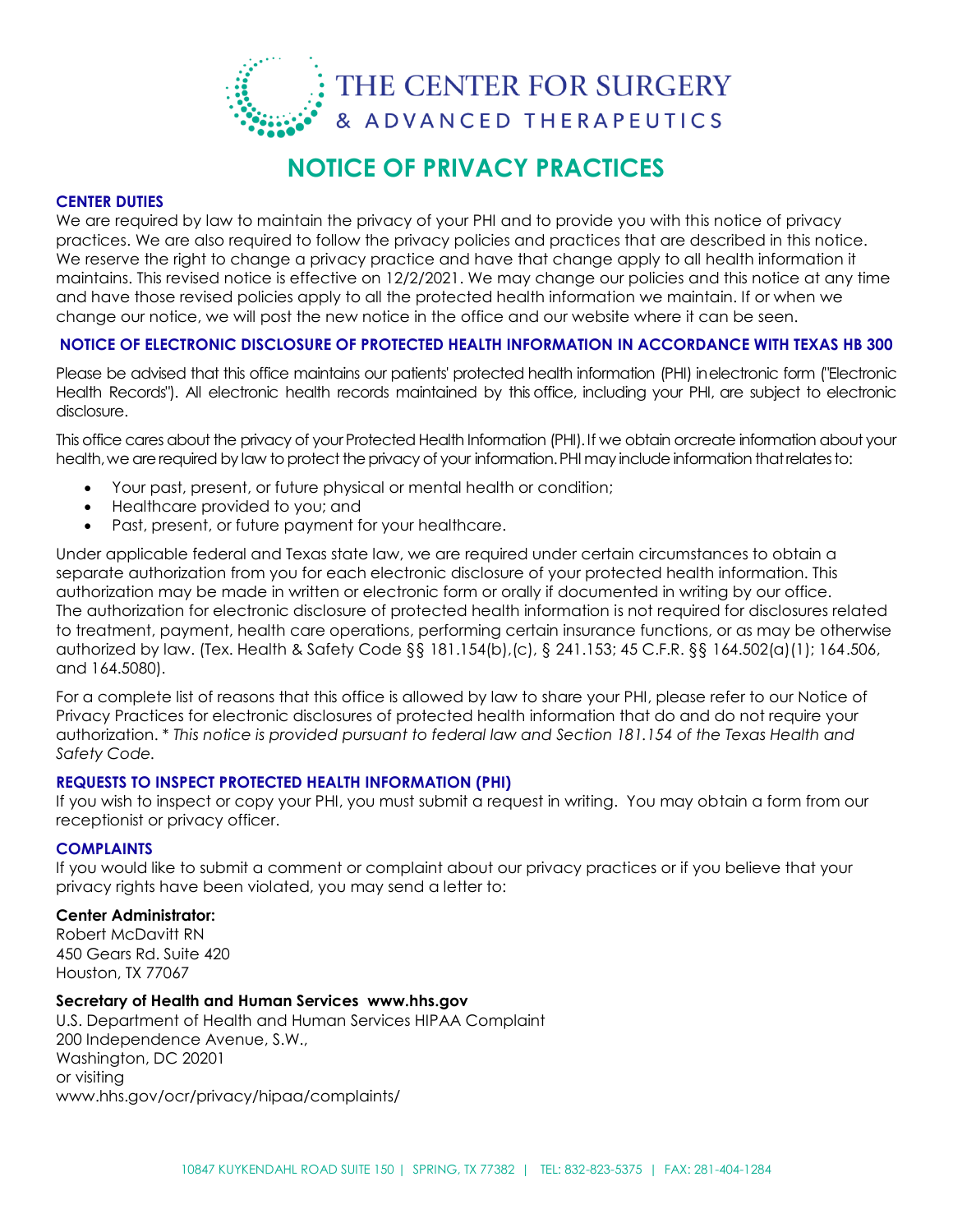

# **Este aviso describe cómo se puede usar y divulgar su información médica y cómo puede obtener acceso a esta información.**

# **TRATAMIENTO**

Su información de salud puede ser utilizada por los miembros del personal o divulgada a otros profesionales de la salud para evaluar su salud, diagnosticar afecciones médicas y proporcionar tratamiento. Por ejemplo, un informe de su operación o los resultados de su resonancia magnética estarán disponibles en su registro médico para todos los profesionales de la salud que puedan proporcionar tratamiento o que puedan ser consultados por los miembros del personal.

### **PAGO**

Su información de salud puede ser utilizada para solicitar el pago de su plan de salud, de otras fuentes de cobertura, como una aseguradora de automóviles, o de compañías de tarjetas de crédito que puede usar para pagar los servicios. Por ejemplo, su plan de salud puede solicitar y recibir información sobre las fechas de servicio, los servicios prestados y la afección médica que se está tratando.

# **OPERACIONES DE ATENCIÓN MÉDICA**

Su información de salud puede ser utilizada según sea necesario para apoyar las actividades diarias y la administración del Centro de Cirugía. Por ejemplo, la información sobre los servicios que recibió se puede utilizar para actividades de presupuestación, informes financieros y garantía de calidad.

# **APLICACIÓN DE LA LEY**

Su información de salud puede ser divulgada a las agencias de aplicación de la ley, sin su permiso, para apoyar las auditorías e inspecciones gubernamentales, para facilitar las investigaciones policiales y para cumplir con los informes obligatorios del gobierno.

## **INFORMES DE SALUD PÚBLICA**

Su información de salud puede ser divulgada a las agencias de salud pública según lo exija la ley. Por ejemplo, estamos obligados a informar ciertas enfermedades transmisibles al departamento de salud pública de Alaska.

# **RECORDATORIOS DE CITAS**

Su información de salud puede ser utilizada por nuestro personal para enviarle recordatorios de citas.

### **INFORMACIÓN SOBRE TRATAMIENTOS**

Su información de salud puede ser utilizada para enviarle información sobre el tratamiento y el manejo relacionado con su condición médica. También podemos enviarle información que describa otros bienes y servicios relacionados con la salud que creemos que pueden ser de su interés.

# **OTROS USOS Y DIVULGACIONES REQUIEREN SU AUTORIZACIÓN**

La divulgación de su información de salud o sus usos para cualquier propósito que no sea el mencionado anteriormente requiere su autorización específica por escrito. Si cambia de opinión después de autorizar un uso o divulgación de su información de salud, puede presentar una revocación por escrito de la autorización. Sin embargo, su revocación no deshará ningún uso o divulgación de información que ocurrió antes de que nos proporcionara la revocación por escrito.

### **DERECHOS INDIVIDUALES**

Usted tiene ciertos derechos bajo los estándares federales de privacidad. Entre ellos se incluyen:

- El derecho a solicitar restricciones en el uso y divulgación de su Información de Salud Protegida (PHI).
- El derecho a recibir comunicaciones confidenciales con respecto a su condición médica y tratamiento.
- El derecho a inspeccionar y obtener una copia de su PHI.
- El derecho a cambiar o enviar correcciones a su PHI.
- El derecho a recibir una contabilidad de cómo y a quién se ha divulgado su PHI.
- 10847 KUYKENDAHL ROAD SUITE 150 | SPRING, TX 77382 | TEL: 832-823-5375 | FAX: 281-404-1284 El derecho a recibir una copia impresa de este aviso.